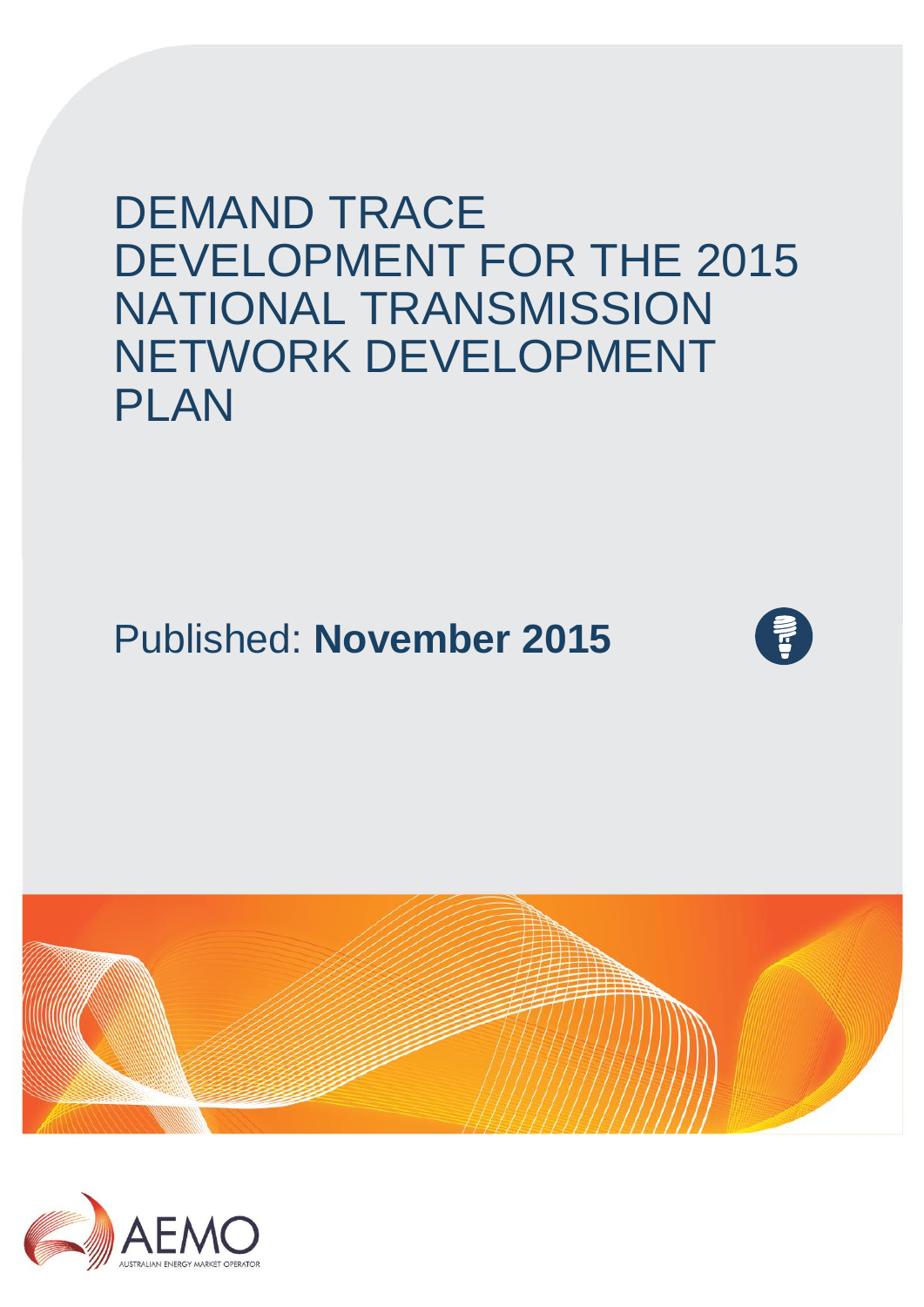## <span id="page-1-0"></span>IMPORTANT NOTICE

#### **Purpose**

AEMO has prepared this document to provide information about the methodology used to create the demand traces for the 2015 National Transmission Network Development Plan (NTNDP).

#### **Disclaimer**

This report contains data provided by or collected from third parties, and conclusions, opinions, assumptions or forecasts that are based on that data.

AEMO has made every effort to ensure the quality of the information in this report but cannot guarantee that the information, forecasts and assumptions in it are accurate, complete or appropriate for your circumstances. This report does not include all of the information that an investor, participant or potential participant in the National Electricity Market might require, and does not amount to a recommendation of any investment.

Anyone proposing to use the information in this report should independently verify and check its accuracy, completeness and suitability for purpose, and obtain independent and specific advice from appropriate experts.

Accordingly, to the maximum extent permitted by law, AEMO and its officers, employees and consultants involved in the preparation of this document:

- make no representation or warranty, express or implied, as to the currency, accuracy, reliability or completeness of the information in this report; and
- are not liable (whether by reason of negligence or otherwise) for any statements, opinions, information or other matters contained in or derived from this publication, or any omissions from it, or in respect of a person's use of the information in this report.

#### **Acknowledgement**

AEMO acknowledges the support, co-operation and contribution of all participants in providing data and information used in this publication.

© The material in this publication may be used in accordance with th[e copyright permissions](http://www.aemo.com.au/en/About-AEMO/Copyright-Permissions) on AEMO's website.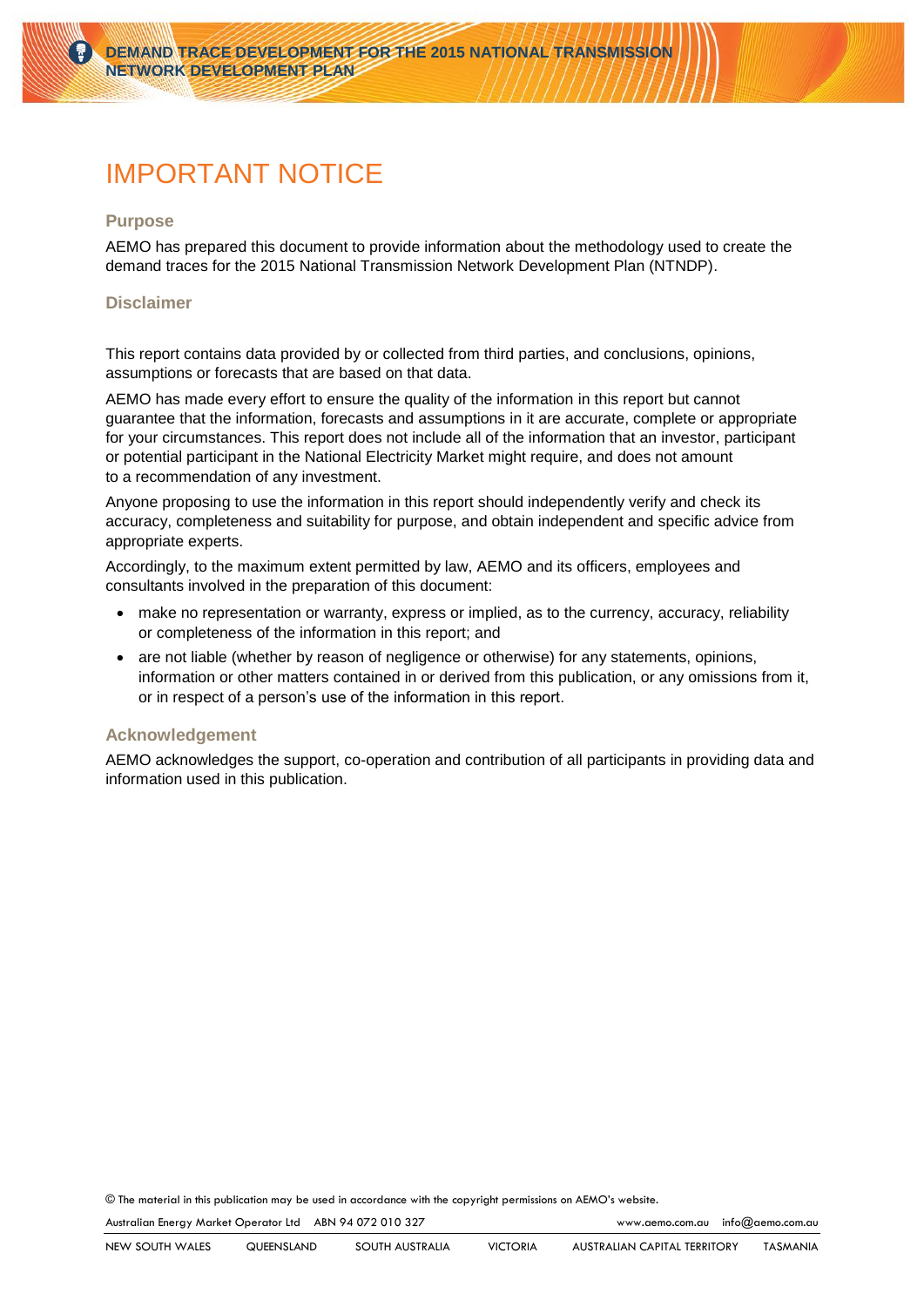## **CONTENTS**

ั₹ิ์

| <b>IMPORTANT NOTICE</b> |                                                                                    |    |  |  |  |
|-------------------------|------------------------------------------------------------------------------------|----|--|--|--|
|                         | <b>CHAPTER 1. INTRODUCTION</b>                                                     |    |  |  |  |
|                         | <b>CHAPTER 2. DEMAND TRACE DEVELOPMENT</b>                                         | 5  |  |  |  |
| 2.1                     | Step 1: Adjustments to NEFR                                                        | 6  |  |  |  |
| $2.2^{\circ}$           | Step 2: Develop base hourly demand trace                                           | 6  |  |  |  |
| 2.3                     | Step 3: Adjust demand to account for large-scale non-scheduled wind generation     | 10 |  |  |  |
| 2.4                     | Step 4: Adjust demand to account for hourly rooftop PV generation                  | 10 |  |  |  |
| 2.5                     | Step 5: Adjust demand to account for electric vehicle charging and battery storage | 11 |  |  |  |
|                         | <b>CHAPTER 3. THE IMPACTS ON DEMAND</b>                                            | 13 |  |  |  |
| 3.1                     | <b>Energy projection</b>                                                           | 13 |  |  |  |
| 3.2                     | Regional maximum demand projection                                                 | 14 |  |  |  |
| 3.3                     | Regional demand trace                                                              | 15 |  |  |  |

## TABLES

| Table 1 Large-scale non-scheduled wind generation |  |
|---------------------------------------------------|--|
|                                                   |  |

## FIGURES

| Figure 1 Demand trace development                            | 5  |
|--------------------------------------------------------------|----|
| Figure 2 PLEXOS Line                                         | 7  |
| Figure 3 PLEXOS Quadratic                                    | 8  |
| Figure 4 PLEXOS Quadratic Distortion tuned                   | 9  |
| Figure 5 Median electric vehicle charging profiles (NSW)     | 11 |
| Figure 6 Median battery storage profile (NSW)                | 12 |
| Figure 7 2015 NEFR energy projections for NSW                | 13 |
| Figure 8 New South Wales summer maximum demand projections   | 14 |
| Figure 9 New South Wales winter maximum demand projection    | 15 |
| Figure 10 Summer 3-day demand for New South Wales in 2020-21 | 16 |
| Figure 11 Summer 3-day demand for New South Wales in 2030–31 | 17 |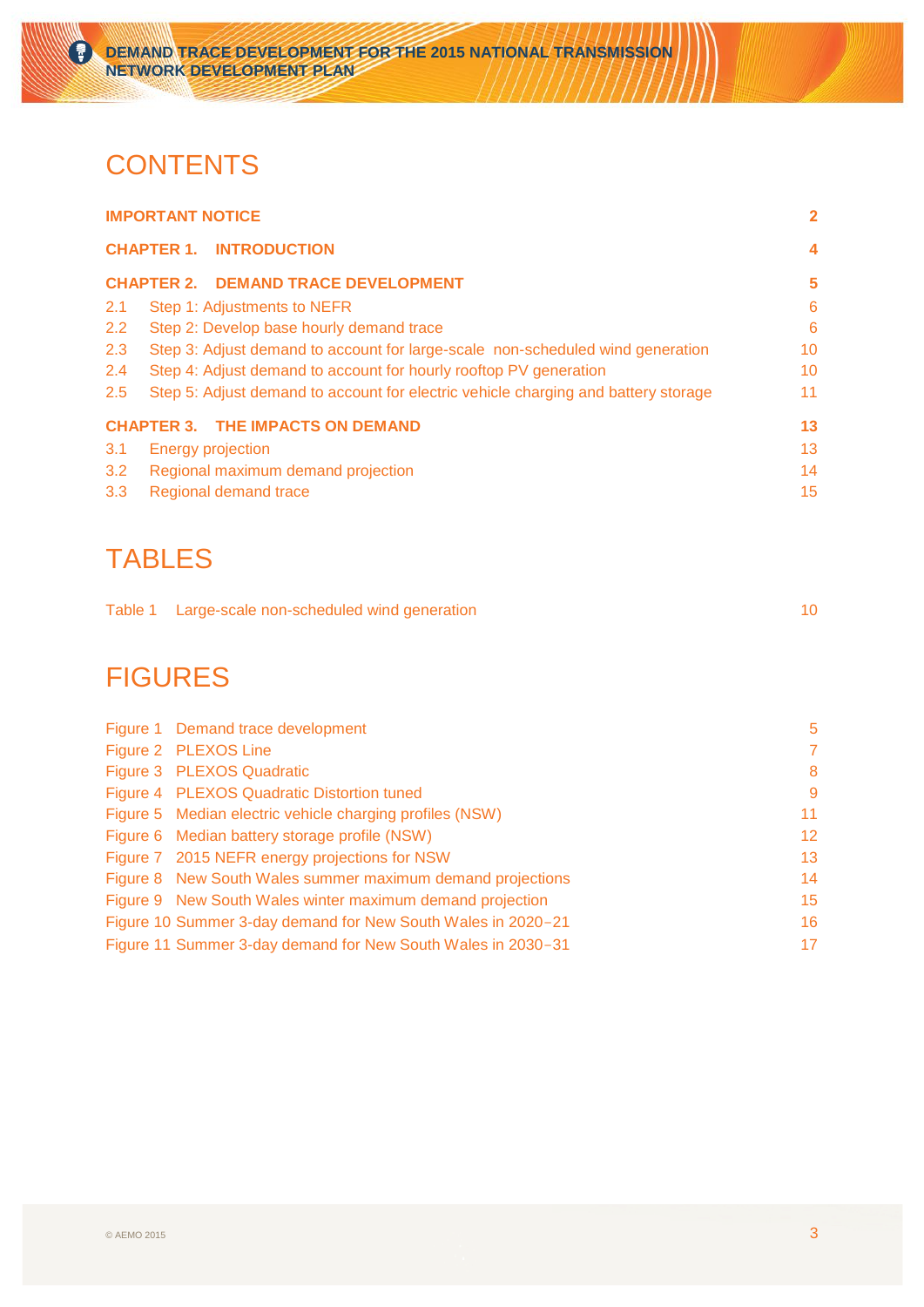## <span id="page-3-0"></span>CHAPTER 1. INTRODUCTION

Electricity demand is the main driver for National Electricity Market (NEM) investment. This paper outlines the methodology used to create demand traces for the 2015 National Transmission Network Development Plan (NTNDP).

The 2015 NTNDP examines two scenarios affecting demand over the next 20 years. The 'Gradual Evolution' scenario reflects a future where there are no major cost reductions or additional incentives to drive the uptake of new technology. The Rapid Transformation scenario is designed to reflect a future where new embedded technologies experience rapid uptake, possibly driven by significant cost reductions and/or new policy incentives.

Both scenarios were developed using operational consumption and maximum demand projections from the 2015 National Electricity Forecasting Report<sup>1</sup> (NEFR) scenarios as a starting point. The 'Gradual Evolution' scenario was based on the NEFR medium scenario, together with forecasts for the hourly impact of residential storage and electric vehicles on consumer demand profiles in the 2015 Emerging Technologies Information Paper (ETIP). $^2$  The 'Rapid Transformation' scenario is based on the NEFR low scenario, and applies greater penetrations of residential storage and electric vehicles to the same methodology in the ETIP.

The 2015 NEFR forecast was extrapolated to produce an additional five years of forecasts from 2035- 36 to 2040-41, using each region's growth rate over the last five forecast years (from 2029-30 to 2034-35). This 25-year forecast of annual energy and maximum demand then underwent five major development steps (see [Chapter 2](#page-4-2) below) for the creation of hourly regional demand traces.

The hourly demand traces are applied in the NTNDP's PLEXOS least-cost modelling simulation that is used to facilitate power system analysis.

<sup>1</sup> AEMO.

[http://www.aemo.com.au/Electricity/Planning/Forecasting/~/media/Files/Electricity/Planning/Reports/NEFR/2015/Detailed%20summary%20of%2](http://www.aemo.com.au/Electricity/Planning/Forecasting/~/media/Files/Electricity/Planning/Reports/NEFR/2015/Detailed%20summary%20of%202015%20electricity%20forecasts.ashx) [02015%20electricity%20forecasts.ashx.](http://www.aemo.com.au/Electricity/Planning/Forecasting/~/media/Files/Electricity/Planning/Reports/NEFR/2015/Detailed%20summary%20of%202015%20electricity%20forecasts.ashx)

<sup>&</sup>lt;sup>2</sup> AEMO. [http://www.aemo.com.au/Electricity/Planning/Forecasting/National-Electricity-Forecasting-](http://www.aemo.com.au/Electricity/Planning/Forecasting/National-Electricity-Forecasting-Report/~/media/Files/Electricity/Planning/Reports/NEFR/2015/Emerging%20Technologies%20Information%20Paper.ashx)[Report/~/media/Files/Electricity/Planning/Reports/NEFR/2015/Emerging%20Technologies%20Information%20Paper.ashx.](http://www.aemo.com.au/Electricity/Planning/Forecasting/National-Electricity-Forecasting-Report/~/media/Files/Electricity/Planning/Reports/NEFR/2015/Emerging%20Technologies%20Information%20Paper.ashx)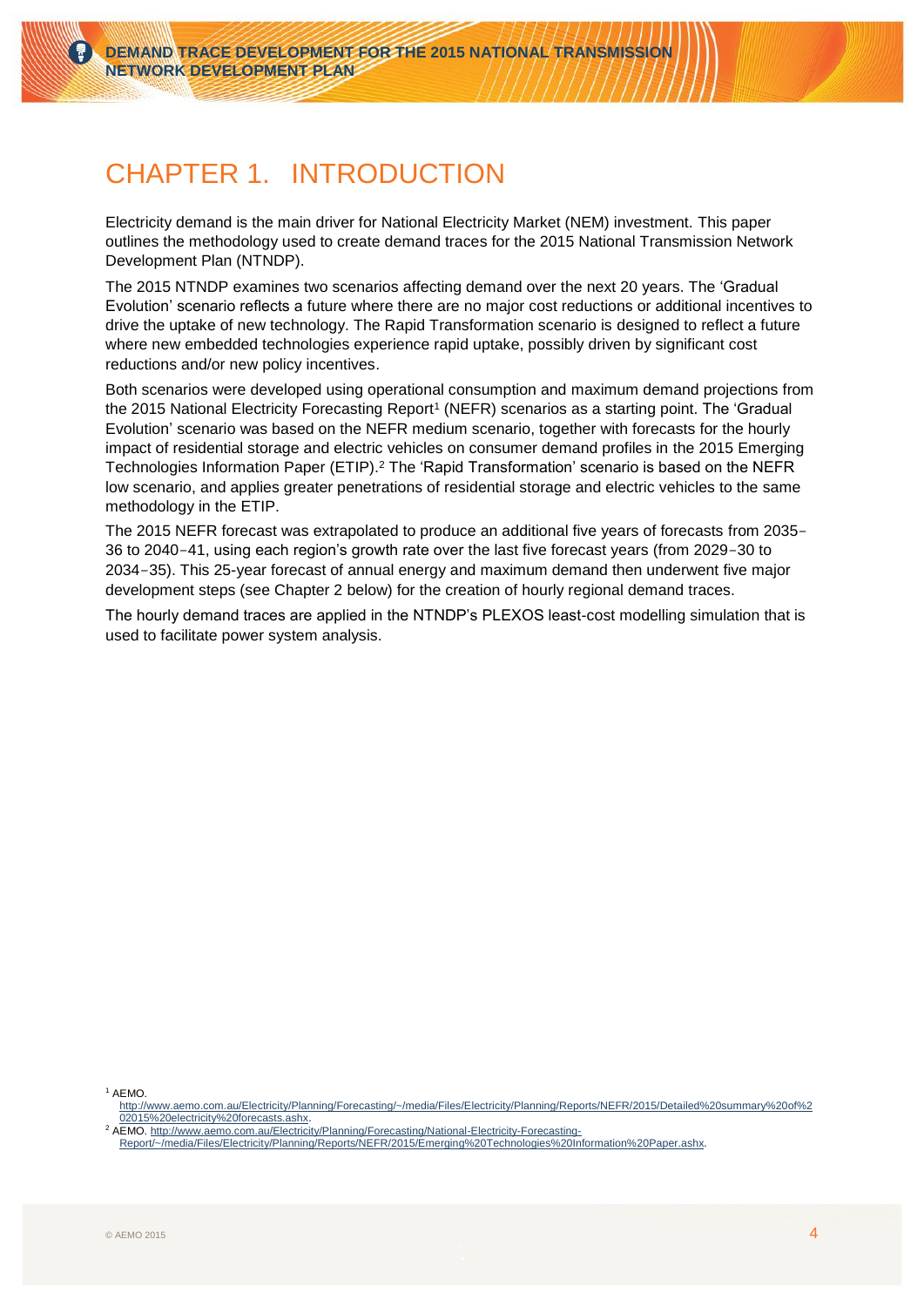## <span id="page-4-2"></span><span id="page-4-0"></span>CHAPTER 2. DEMAND TRACE DEVELOPMENT

Demand traces for the NTNDP represent the trace of supply 'sent out'. The supply sent out is the electricity supplied to the market by the scheduled, semi-scheduled and some non-scheduled generation, and excludes generator auxiliary load.

Starting with the 2015 NEFR projections, there are five major demand trace development steps:

- Adjusting the NEFR projections to account for modelling assumptions.
- Producing an hourly base demand trace using the adjusted NEFR projections.
- Adding contributions from large-scale non-scheduled wind generation.
- Subtracting hourly contributions from rooftop photovoltaic (PV) generation.

Adding hourly contributions from electric vehicles (EV) and battery storage[.](#page-4-3)

<span id="page-4-3"></span>shows the process for developing the demand traces, and the following sections explain each of these steps in more detail.

#### <span id="page-4-1"></span>**Figure 1 Demand trace development**

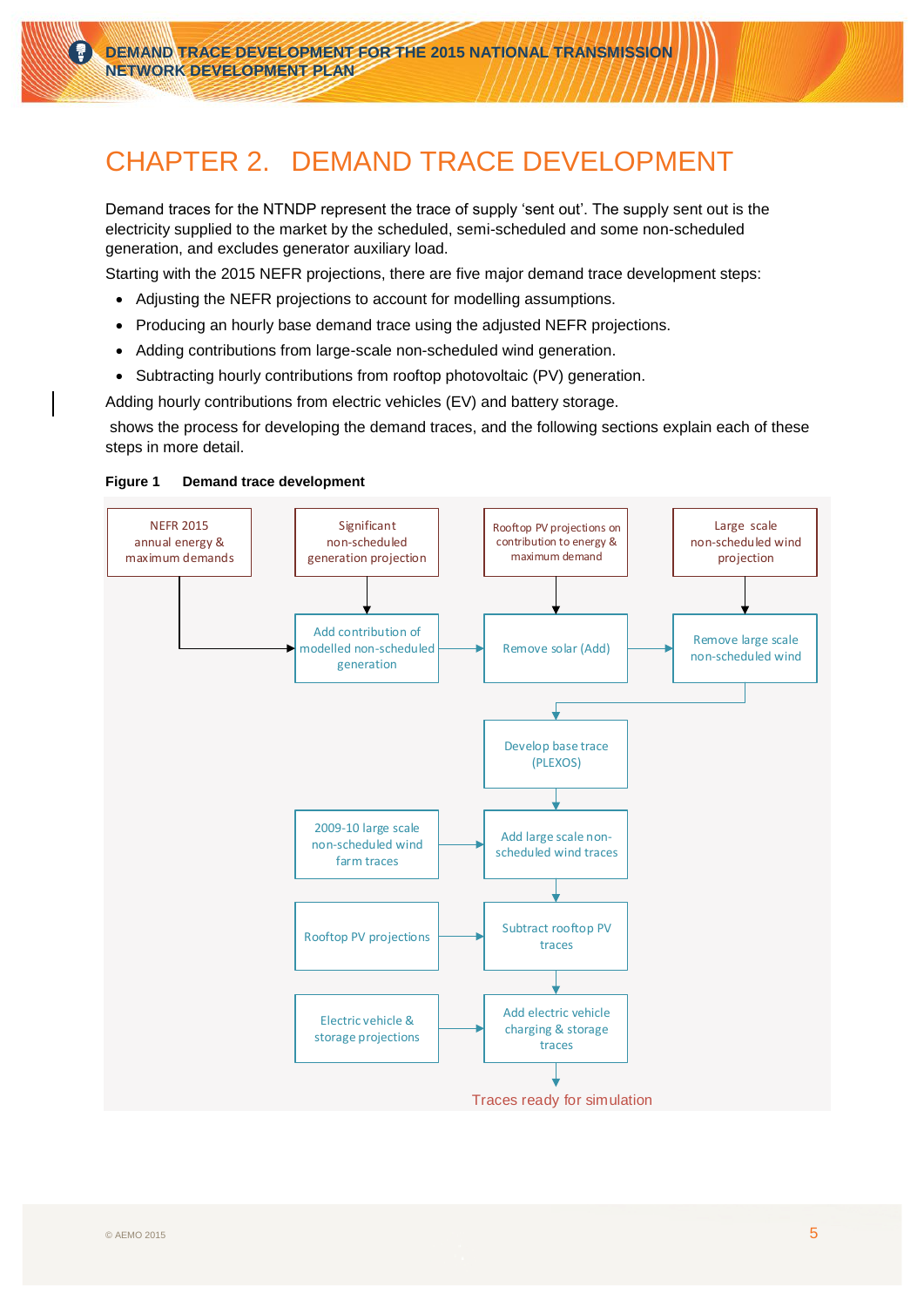### <span id="page-5-2"></span><span id="page-5-0"></span>**2.1 Step 1: Adjustments to NEFR**

The 2015 NEFR provided projections of operational<sup>3</sup> consumption and maximum demand for summer and winter periods to be met by scheduled, semi-scheduled, and some non-scheduled generation<sup>4</sup> .

The 2015 NEFR demand projections considered the contribution of rooftop PV to reducing underlying demand. In contrast to these single annual values of total PV energy generated and the assumed contribution to maximum demand, the modelling process for the NTNDP required a full set of hourly demand traces. To allow a realistic solar output profile to be used, the contribution of rooftop PV in the NEFR projections was removed, and included as an hourly solar trace in a later step (see Section [2.4\)](#page-9-3).

Similar to rooftop PV adjustment, assumptions of energy and peak demand contribution from large scale non-scheduled wind have been removed from the forecasts, and hourly wind traces for those wind farms added back (see Section [2.3\)](#page-9-4).

Adding back the contribution of some non-scheduled generation (that is explicitly modelled) and removing the contribution of rooftop PV and large scale non-scheduled wind from the NEFR projections created the annual operational consumption and maximum demand targets that form the basis for developing the demand trace. 5

### <span id="page-5-1"></span>**2.2 Step 2: Develop base hourly demand trace**

Demand traces were developed using PLEXOS, a market simulation platform capable of developing a demand trace that matches a historical reference trace while meeting predetermined energy and maximum demand targets (both summer and winter).

In the 2015 NTNDP, the 2009–10 financial year was chosen as the reference trace. This selection was based on an assessment of the demand diversity across adjoining regions<sup>6</sup> and the wind energy output within subregion<sup>7</sup>, targeting a year that was representative of average outcomes.

PLEXOS load growth has two distinct modes: Linear or Quadratic. Both methods calculate a continuous growth rate function that gets applied to each point of the reference demand shape.

In Linear growth mode, the growth rate function is a straight line – points at the top of the demand duration curve are scaled by a factor that is linearly greater than points at the bottom of the demand duration curve. This gives a reasonable result if energy and maximum demand grow at similar rates. However, it can lead to negative growth for low demand periods if maximum demand is growing faster than annual energy, as shown in [Figure 2.](#page-6-1)

 $3$  A definition of 'operational' can be found at:

[http://www.aemo.com.au/Electricity/Planning/~/media/Files/Other/planning/Use%20of%20Operational%20Consumption%20and%20Demand.ash](http://www.aemo.com.au/Electricity/Planning/~/media/Files/Other/planning/Use%20of%20Operational%20Consumption%20and%20Demand.ashx) [x.](http://www.aemo.com.au/Electricity/Planning/~/media/Files/Other/planning/Use%20of%20Operational%20Consumption%20and%20Demand.ashx) Viewed: 10 November 2015.

<sup>&</sup>lt;sup>4</sup> The NEM model used for the NTNDP represents some non-scheduled generation explicitly to capture their impact on network constraint equations.

<sup>5</sup> To capture the 2009-10 historical profile, forecast electricity consumption from LNG projects were accounted for when growing the trace for the Queensland region.

<sup>6</sup> AEMO has previously published an analysis of the coincidence of regional maximum demands:

http://www.aemo.com.au/Electricity/Planning/Related-Information/Historical-Market-Information-Report. 7 AEMO has previously published an analysis of the variation in wind availability between 2002–03 and 2009–10:

http://www.aemo.com.au/~/media/Files/Other/planning/0400-0057%20pdf.ashx.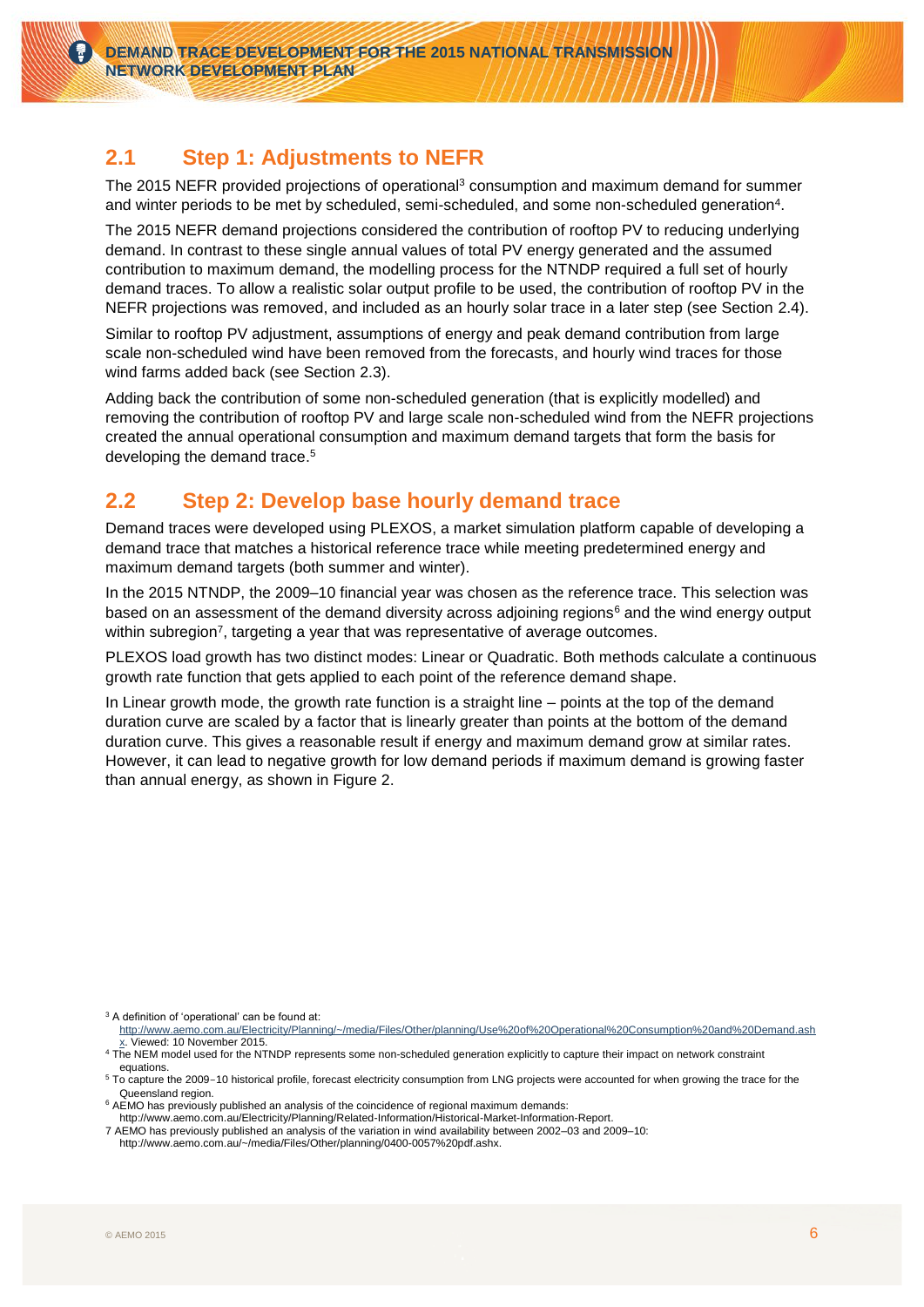

<span id="page-6-1"></span><span id="page-6-0"></span>



In Quadratic growth mode, the growth rate function is quadratic – points at the top of the demand duration curve are scaled by a factor that is quadratically higher than points at the bottom of the demand duration curve. This method allows a more realistic fit when maximum demand grows much faster than annual operational consumption.

The quadratic growth function also provides two additional tuning parameters to improve the flexibility of this approach. A "Relative Growth at Min" parameter specifies the amount of energy growth that will be applied to the tail of the load duration curve, and a "Max Shape Distortion" parameter controls the energy distribution across the middle of the load duration curve.

[Figure 3](#page-7-1) below shows the results of quadratic growth using a relative growth at minimum of 10% (of the annual operational consumption growth), and no distortion. This resulted in a better match than the linear method, but does not put enough energy in the mid-low demand range.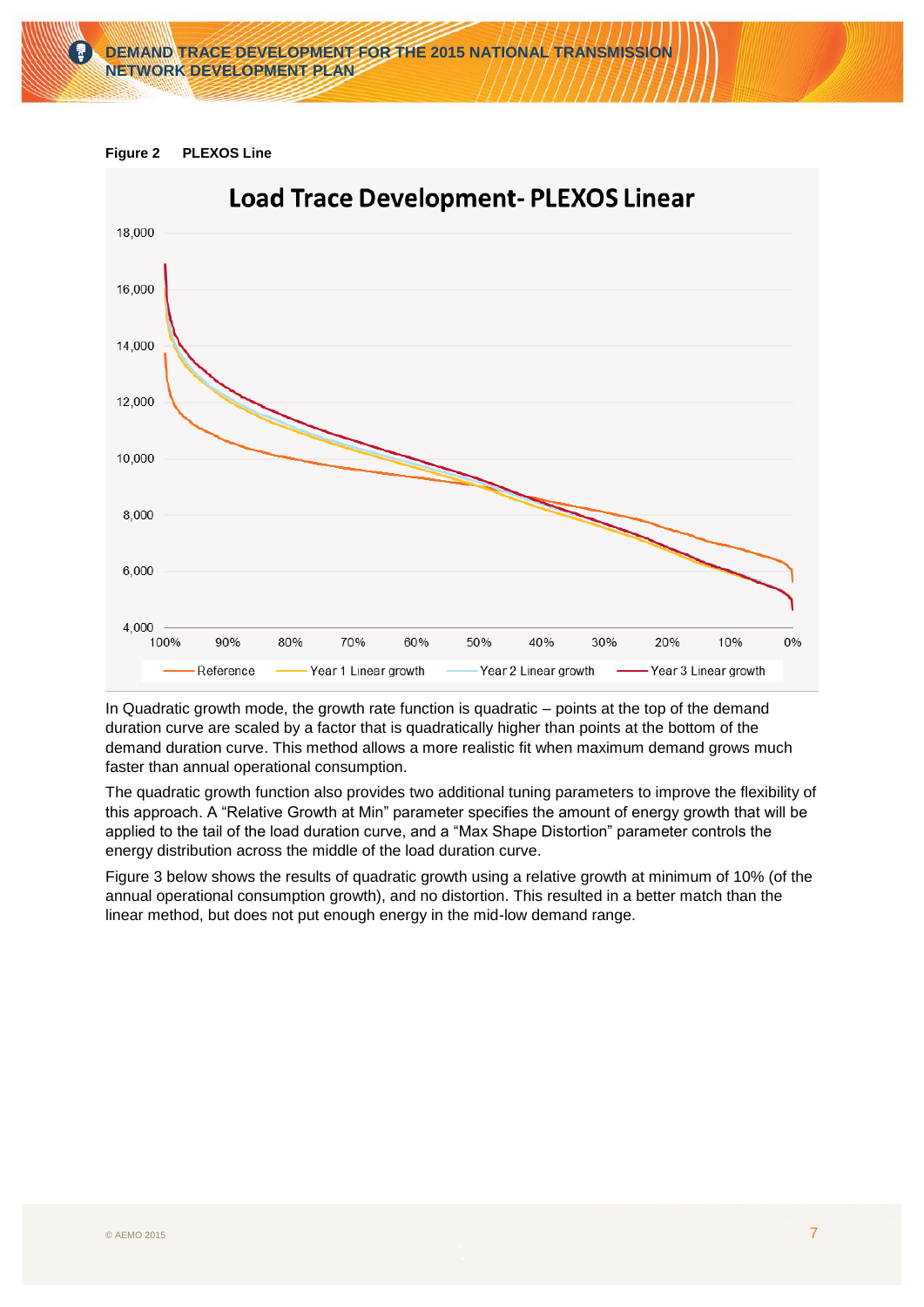

<span id="page-7-1"></span><span id="page-7-0"></span>



By also including a distortion factor, additional energy could be moved from the mid-high demands, into the mid-low demand range. The final result is shown in [Figure 4](#page-8-1) below.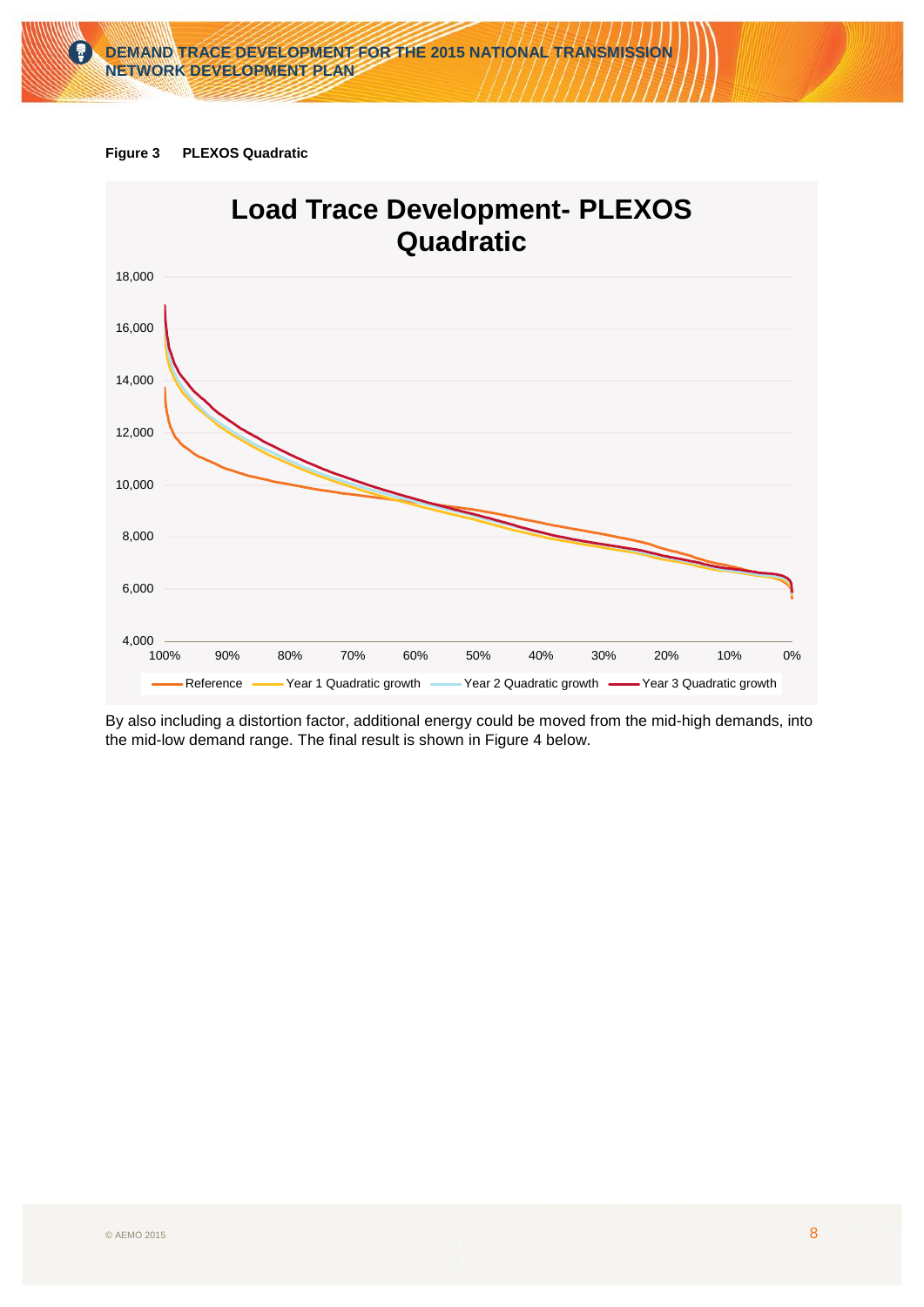# **DEMAND TRACE DEVELOPMENT FOR THE 2015 NATIONAL TRANSMISSION NETWORK DEVELOPMENT PLAN**



<span id="page-8-1"></span><span id="page-8-0"></span>

There is no one-size-fits-all set of parameters for these two quadratic parameters. A manual tuning process is undertaken during the demand growth process to ensure the parameters yield appropriate results for each region, and across simulation years.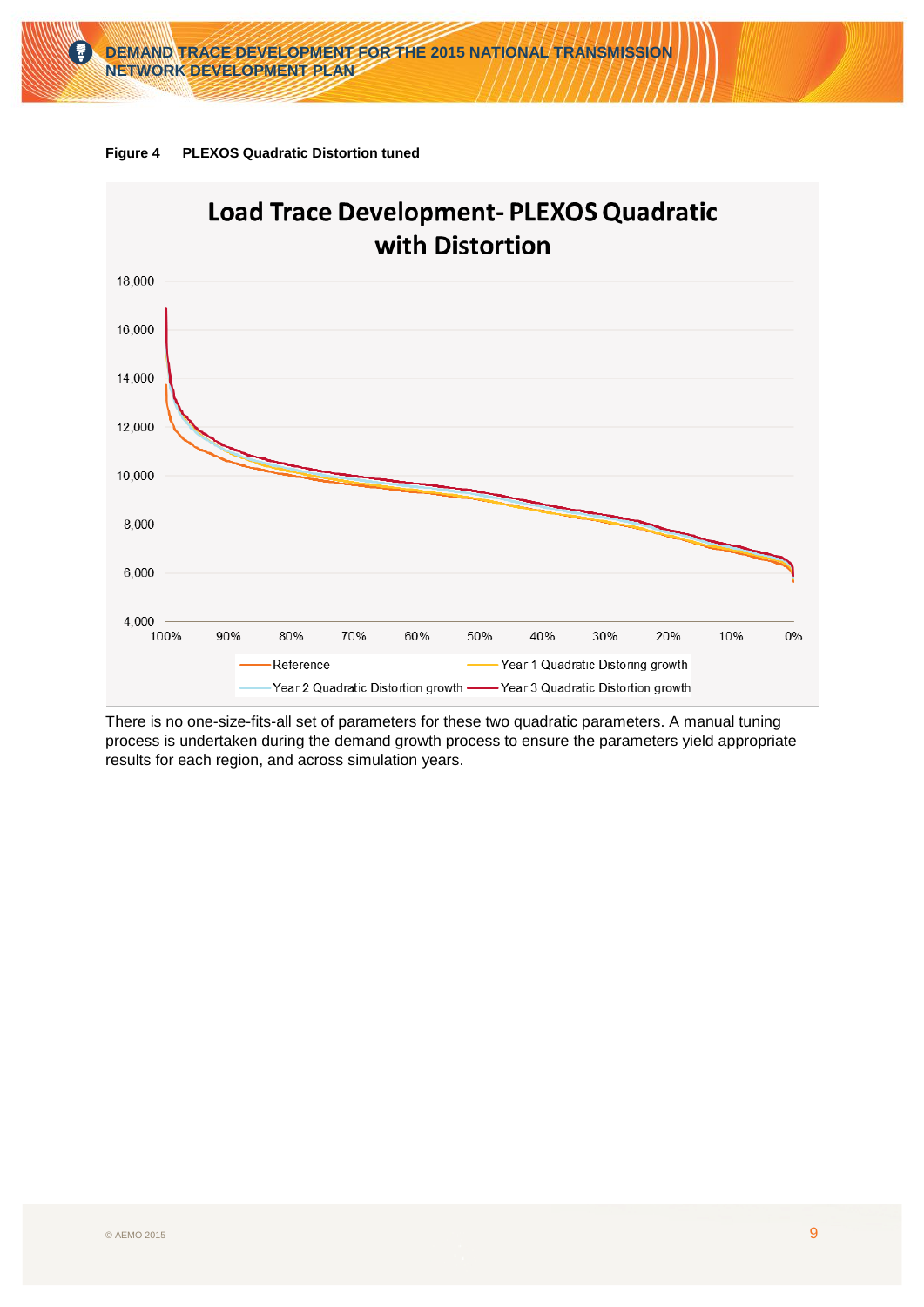### <span id="page-9-4"></span><span id="page-9-0"></span>**2.3 Step 3: Adjust demand to account for large-scale non-scheduled wind generation**

[Table 1](#page-9-5)**[Error! Reference source not found.](#page-9-5)** lists the large-scale non-scheduled wind farms that have been modelled explicitly to capture the impact of their variability on hourly demand, and their impact on network constraint equations. Because these units are modelled explicitly on the supply side, their contribution is removed from the output of step 1 (Section [2.1\)](#page-5-2) must be reversed out of the demand side. This is done using wind traces based on the 2009–10 historical wind profile for each unit.

| <b>Region</b>          | <b>Wind farm</b>       |
|------------------------|------------------------|
| <b>New South Wales</b> | Capital                |
|                        | <b>Cullerin Range</b>  |
|                        | <b>Challicum Hills</b> |
|                        | Waubra                 |
| <b>Victoria</b>        | Portland               |
|                        | Yambuk                 |
|                        | Oaklands Hill          |
|                        | <b>Cathedral Rocks</b> |
|                        | Canunda                |
| <b>South Australia</b> | Lake Bonney 1          |
|                        | Mt Millar              |
|                        | <b>Starfish Hill</b>   |
|                        | <b>Wattle Point</b>    |
| <b>Tasmania</b>        | Woolnorth              |

<span id="page-9-5"></span><span id="page-9-2"></span>**Table 1 Large-scale non-scheduled wind generation**

### <span id="page-9-3"></span><span id="page-9-1"></span>**2.4 Step 4: Adjust demand to account for hourly rooftop PV generation**

Rooftop PV traces were developed based on the published NEFR forecasts.<sup>8</sup> The original 20-year forecast was extended to 25 years to cover the NTNDP's outlook period.

A normalised solar PV irradiation profile for the 2009-10 year was overlayed with the NEFR projections on annual PV generation to create an hourly profile for each NEM region.

The total contribution from rooftop PV was treated as negative demand, and was subtracted from the demand traces developed in step 3 (see Section [2.1\)](#page-5-2).

<sup>8</sup> AEMO. Available [http://forecasting.aemo.com.au/.](http://forecasting.aemo.com.au/)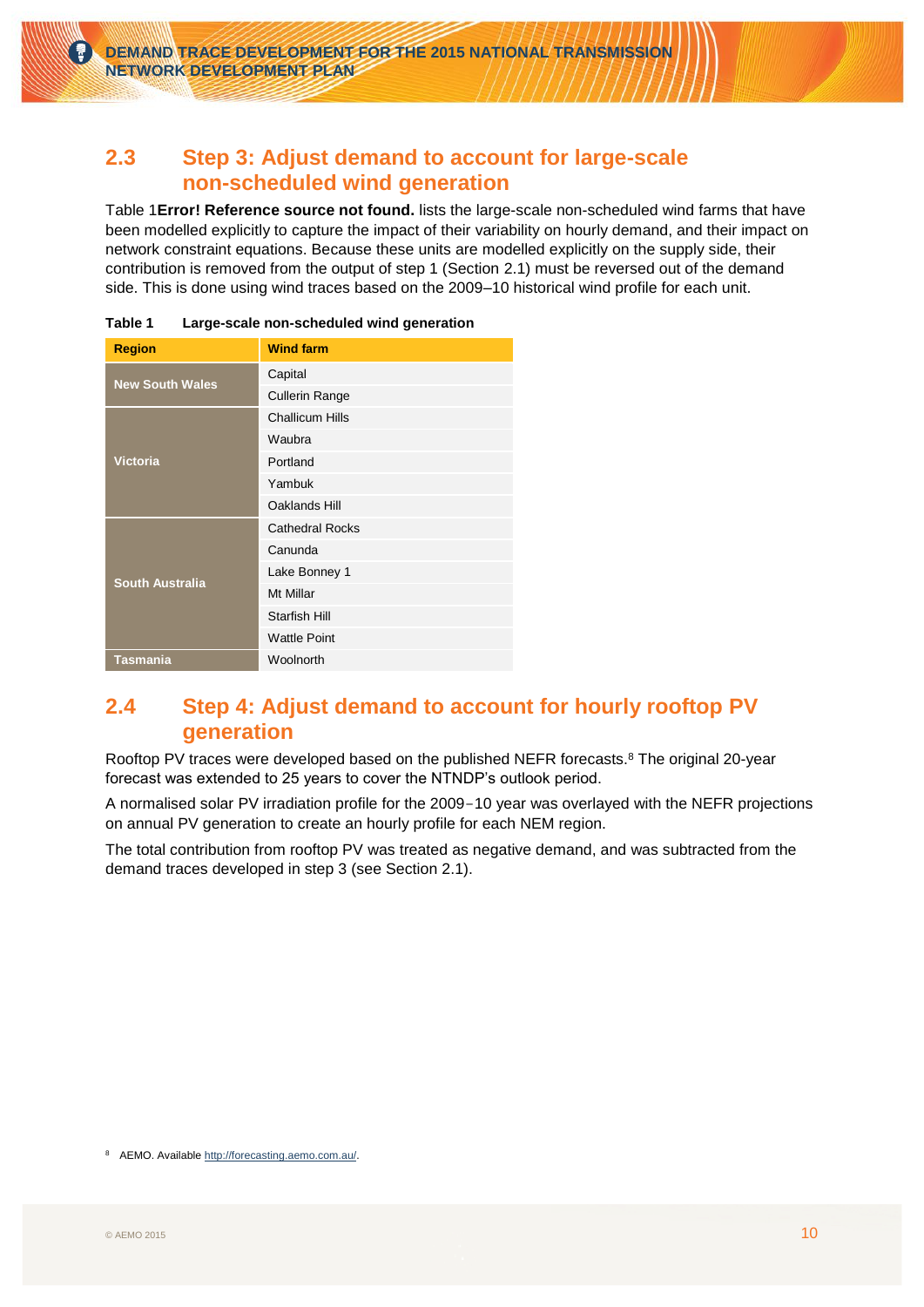#### <span id="page-10-0"></span>**2.5 Step 5: Adjust demand to account for electric vehicle charging and battery storage**

Electric vehicle charging profiles were developed, based on a forecast of the number of electric vehicles entering the Australian vehicle market, and applied to a daily charging profile for electric vehicles. For example, [Figure 5](#page-10-2) shows the electric vehicle charging profile used for New South Wales over a sample of years. The hourly regional electric vehicle charging demand was added to the demand traces produced in Section [2.4.](#page-9-3)



<span id="page-10-2"></span><span id="page-10-1"></span>**Figure 5 Median electric vehicle charging profiles (NSW)**

Battery storage profiles were forecast using an economic model that optimised integrated PV and Storage Systems (IPSS). For example, [Figure 6](#page-11-1) shows the median profile for New South Wales over a sample of years. Similar to electric vehicles, the profile is added to the demand trace.

For more information about electric vehicle charging or battery storage profiles, see AEMO's 2015 Emerging Technologies Information Paper.<sup>9</sup>

 $\overline{9}$ <sup>9</sup> AEMO[. http://www.aemo.com.au/Electricity/Planning/Forecasting/National-Electricity-Forecasting-](http://www.aemo.com.au/Electricity/Planning/Forecasting/National-Electricity-Forecasting-Report/~/media/Files/Electricity/Planning/Reports/NEFR/2015/Emerging%20Technologies%20Information%20Paper.ashx)[Report/~/media/Files/Electricity/Planning/Reports/NEFR/2015/Emerging%20Technologies%20Information%20Paper.ashx.](http://www.aemo.com.au/Electricity/Planning/Forecasting/National-Electricity-Forecasting-Report/~/media/Files/Electricity/Planning/Reports/NEFR/2015/Emerging%20Technologies%20Information%20Paper.ashx)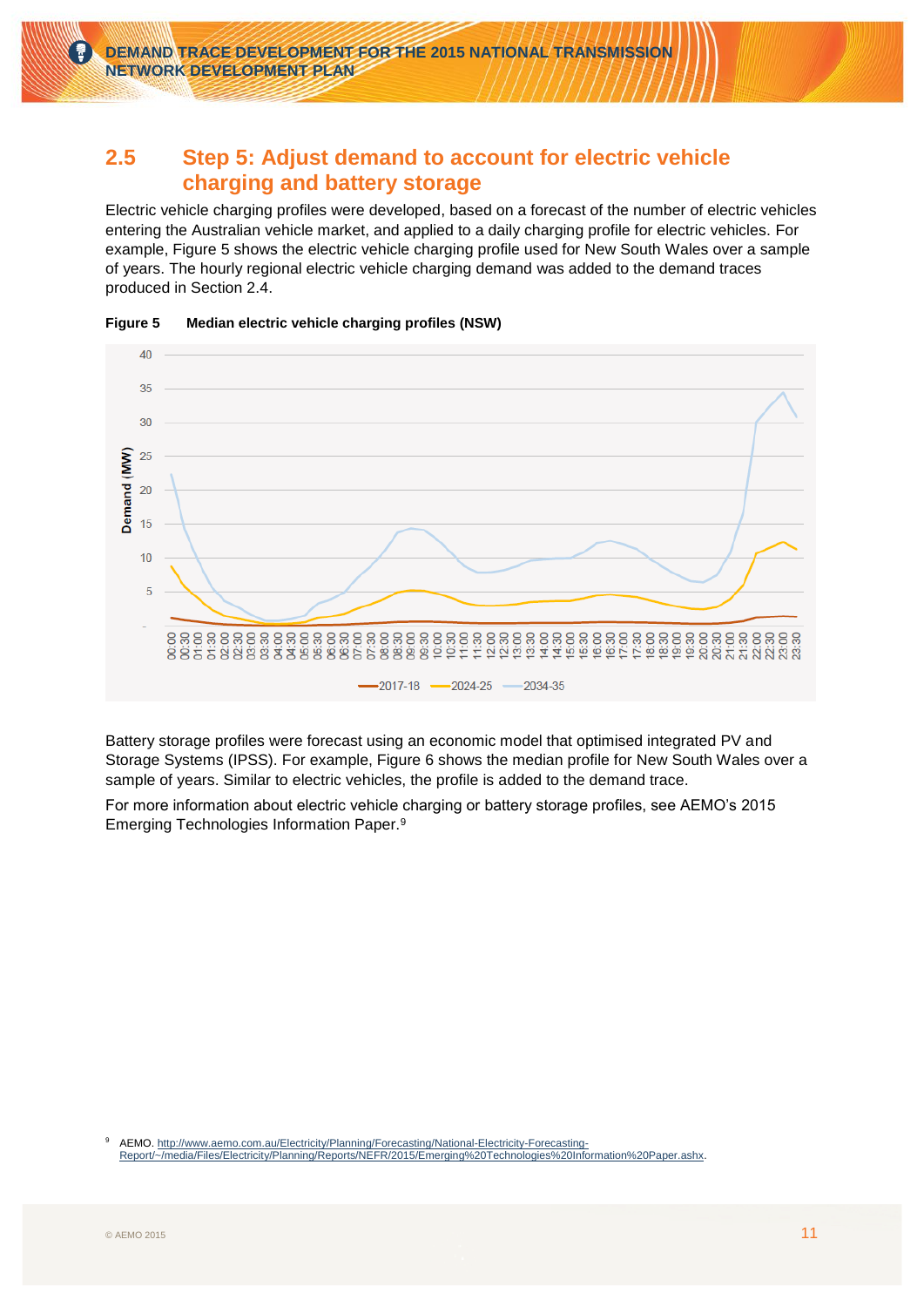

<span id="page-11-1"></span><span id="page-11-0"></span>**Figure 6 Median battery storage profile (NSW)**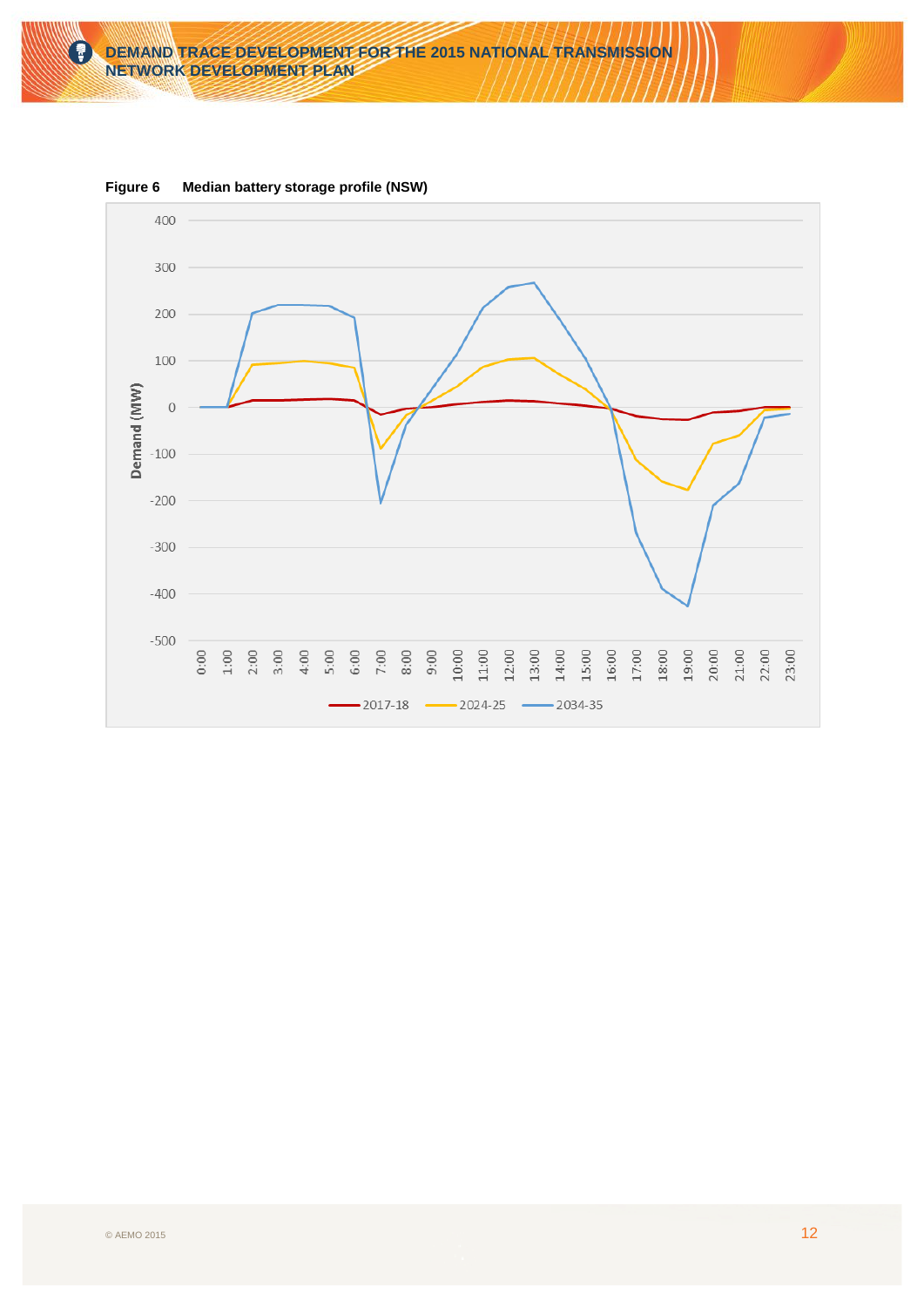### <span id="page-12-0"></span>CHAPTER 3. THE IMPACTS ON DEMAND

This section graphically presents the results of the adjustments described in Chapter 2, to show the impacts on demand. All the data used in the following illustrations are based on the medium scenarios from the 2015 NEFR and 2015 Emerging Technologies Information Paper.

### <span id="page-12-1"></span>**3.1 Energy projection**

[Figure 7](#page-12-3) shows the impact from adjustments to the original energy projections in developing the NTNDP demand traces.



#### <span id="page-12-3"></span><span id="page-12-2"></span>**Figure 7 2015 NEFR energy projections for NSW**

The hourly demand traces grown in PLEXOS (light blue) show the same energy profile as the adjusted NEFR forecasts (yellow). After the subsequent adjustments (some positive, some negative) the resulting modelled demand (green) is marginally higher than that presented in the NEFR. These values are consistent with each other, however modelled demand is expressed on a different basis that makes it appropriate for use in AEMO's least-cost and time-sequential modelling.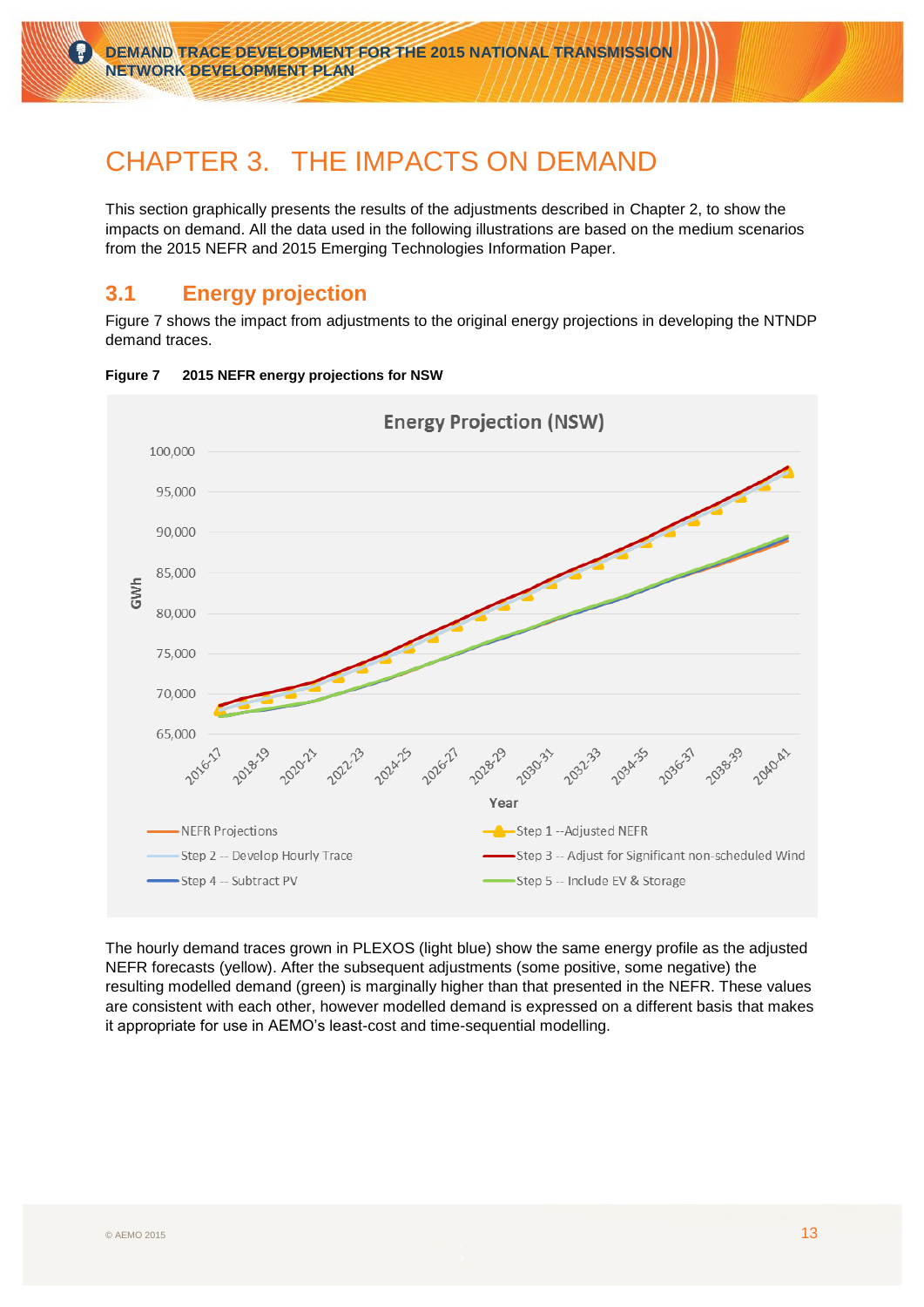### <span id="page-13-0"></span>**3.2 Regional maximum demand projection**

As an example, [Figure 8](#page-13-2) and [Figure 9](#page-14-2) illustrate the impact of the adjustments detailed in Chapter 2, on the New South Wales summer and winter maximum demand projections under the medium scenario.

The impact of the adjustments described in Chapter 2 on the summer maximum demand projections is similar to that for the energy projections. The exception is rooftop PV generation, which shows a larger proportional contribution to lowering maximum demand (based on hourly output profiles) than the single-point value assumed by the 2015 NEFR. In addition, the assumed charging profiles of electric vehicles lead to a smaller contribution to peak demand than was seen in the energy projections. Together these effects result in the NTNDP modelled maximum demand being smaller than the NEFR maximum demand values.

The 2015 NEFR forecasts that the contribution of rooftop PV is minor during times of maximum demand in winter. Therefore, the adjustment has only a minimal effect until later in the outlook period.



#### <span id="page-13-2"></span><span id="page-13-1"></span>**Figure 8 New South Wales summer maximum demand projections**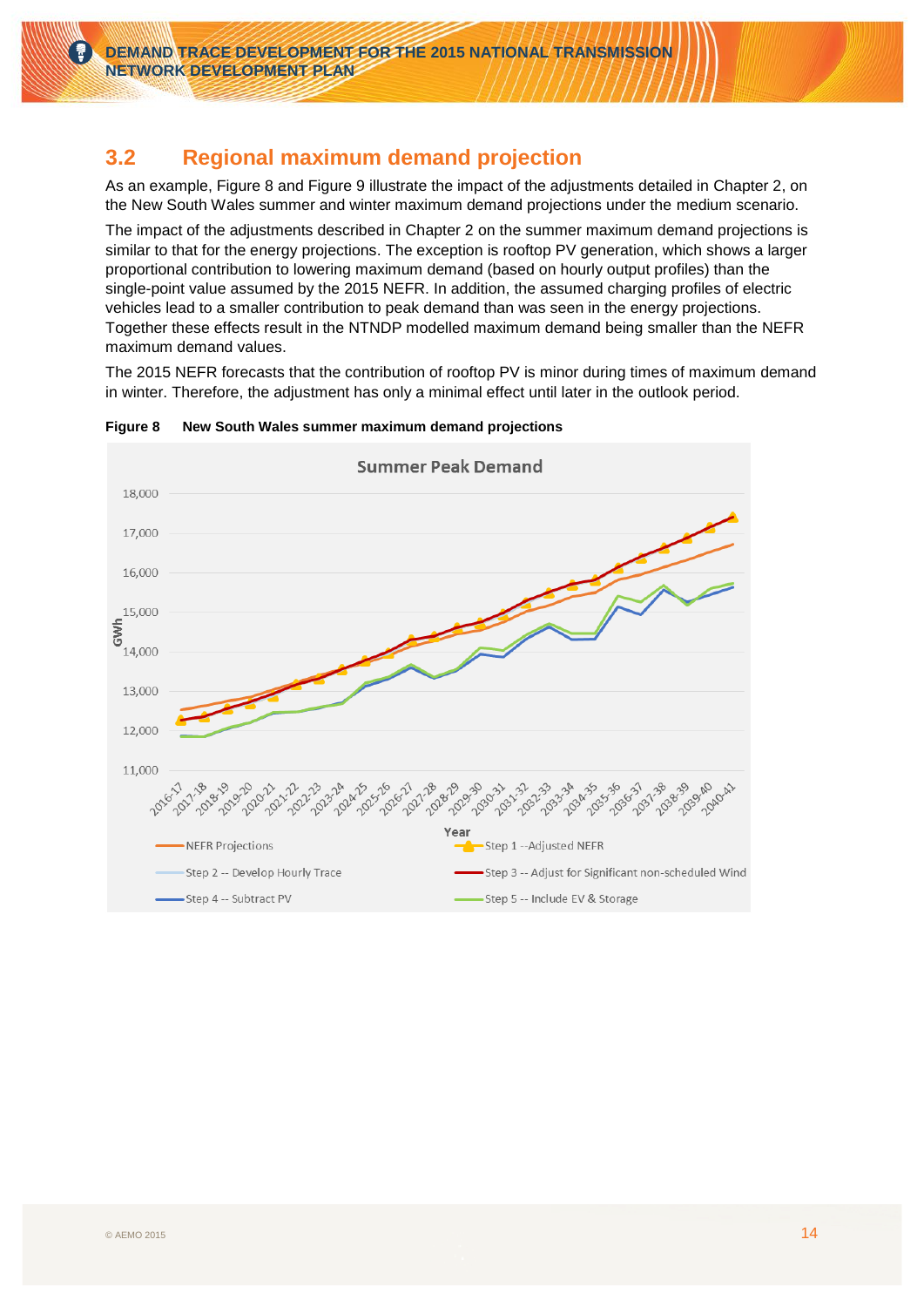

<span id="page-14-2"></span><span id="page-14-1"></span>**Figure 9 New South Wales winter maximum demand projection**

### <span id="page-14-0"></span>**3.3 Regional demand trace**

The regional demand traces were developed using a single historical demand trace (2009–10), providing a reference profile for future demand.

[Figure 10](#page-15-1) and [Figure 11](#page-16-1) show the summer 3-day demand projections for New South Wales in 2020–21 and 2030–31, respectively. These figures show rooftop PV having the dominant impact on the shape of demand, in transitioning maximum demand times to later in the day, resulting in reductions on the overall level of demand.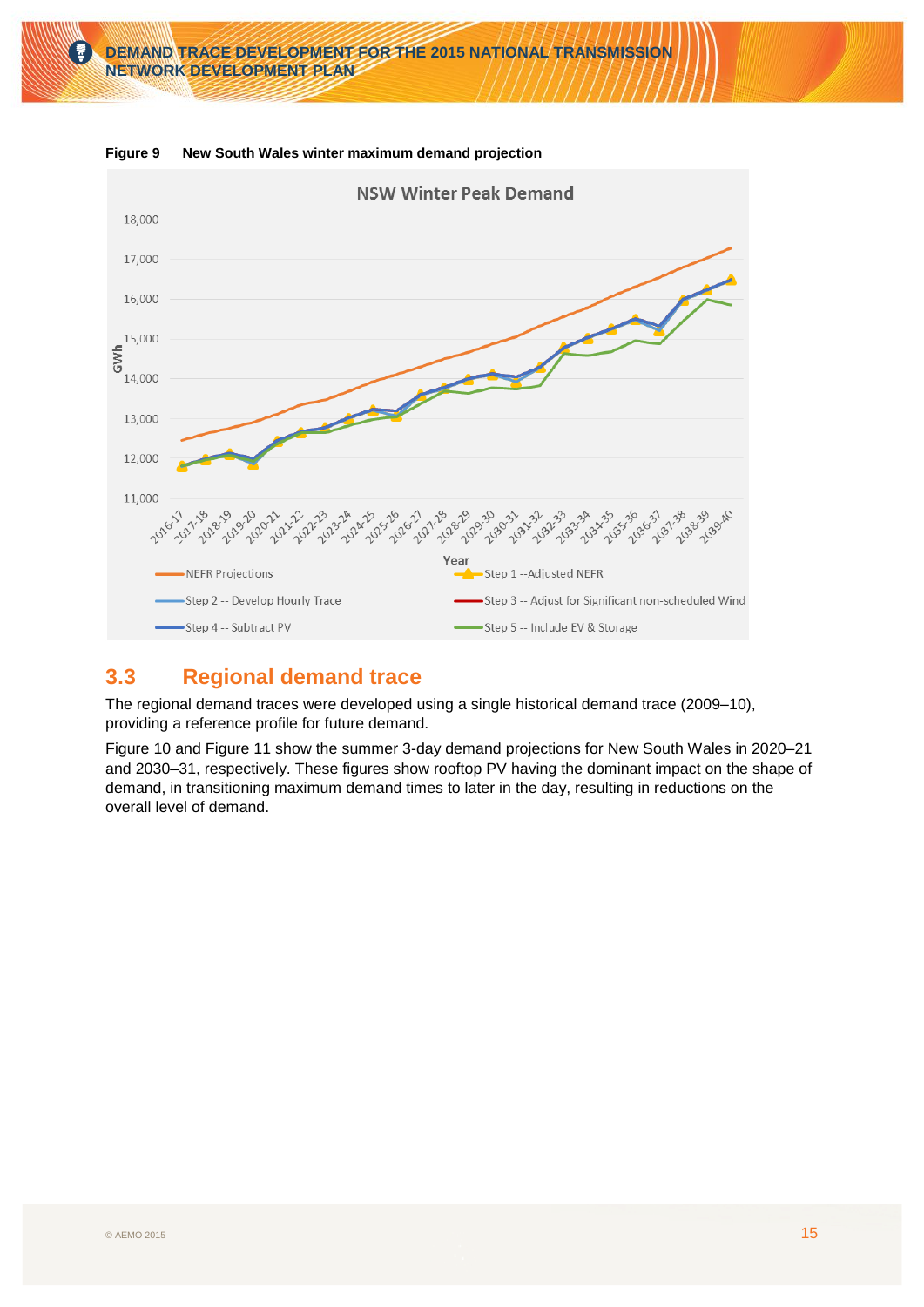

<span id="page-15-1"></span><span id="page-15-0"></span>**Figure 10 Summer 3-day demand for New South Wales in 2020-21**